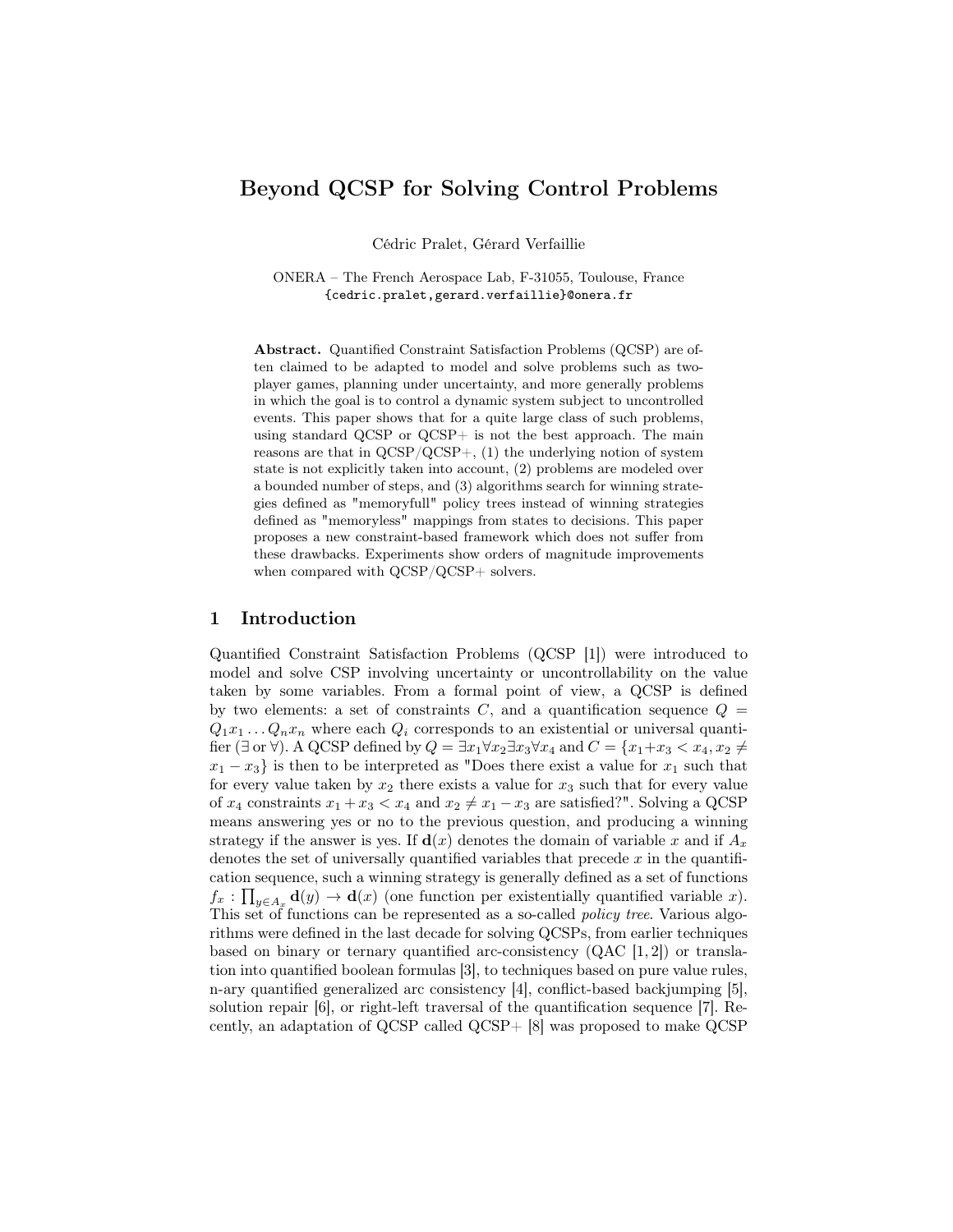more practical from the modeling point of view. The idea in QCSP+ is to use restricted quantification sequences instead of standard quantification sequences. The former look like  $\exists x_1[x_1 \geq 3] \forall x_2[x_2 \leq x_1] \exists x_3, x_4[(x_3 \neq x_4) \land (x_3 \neq x_1)]$ C, and must be interpreted as "Does there exist a value for  $x_1$  satisfying  $x_1 \geq 3$ such that for every value of  $x_2$  satisfying  $x_2 \leq x_1$ , there exists values for  $x_3$  and  $x_4$  satisfying  $x_3 \neq x_4$  and  $x_3 \neq x_1$  such that all constraints in C are satisfied?".

 $QCSP$  and  $QCSP$  + can be used to model problems involving a few quantifier alternations such as adversary scheduling problems [8]. They can also be used to model problems involving a larger number of quantifier alternations, such as two-player games or planning under uncertainty. For two-player games, the goal is to determine a first play for player 1 such that for every play of player 2, there exists a play of player 1 such that for every play of player 2 ... player 1 wins the game. The size of the quantification sequence is fixed initially depending on the maximum number of turns considered. Planning under uncertainty can be seen as a game against nature and interpreted similarly. More generally, a large number of quantifier alternations are often useful when QCSP/QCSP+ is used to model problems of control of the state of a dynamic system subject to events.

The goal of this paper is to show that when that state is completely observable at each step and when the evolution of the current state is Markovian (i.e. the state of the system at a given step depends only on the last state and on the last event, and not on the whole history of events), then using pure  $QCSP/QCSP+$  is (currently) not the best approach. The paper is organized as follows. We first illustrate why using pure QCSP/QCSP+ in this context is not always appropriate (Section 2). We then define a new framework called MGCSP for Markovian Game CSP (Section 3), and associated algorithms (Section 4). Experiments show orders of magnitude improvements on some standard QCSP benchmarks (Section 5). Proofs are omitted for space reasons.

# 2 Illustrating Example

Let us consider a QCSP benchmark called the  $NimFibo$  game. This game involves two players, referred to as A and B, who play alternatively. Initially, there are N matches on a table. At the first play, player A can take between 1 and N-1 matches. Then, at each turn, each player takes at least one match and at most twice the number of matches taken by the last player. The player taking the last match wins. The problem is to find a winning strategy for player A.

The  $QCSP/QCSP+$  approach Let us assume that N is odd. To model the Nim-Fibo game as a  $QCSP+$ , it is first possible to introduce N variables  $r_1, \ldots, r_N$ of domain  $[0..N]$  representing the number of matches remaining after each turn  $(N$  variables because there are at most N turns). It is also possible to introduce decision variables of domain  $[1..N-1]$  modeling the number of matches taken by each player at each turn:  $a_1, a_3, ..., a_N$  for player A and  $b_2, b_4, ..., b_{N-1}$  for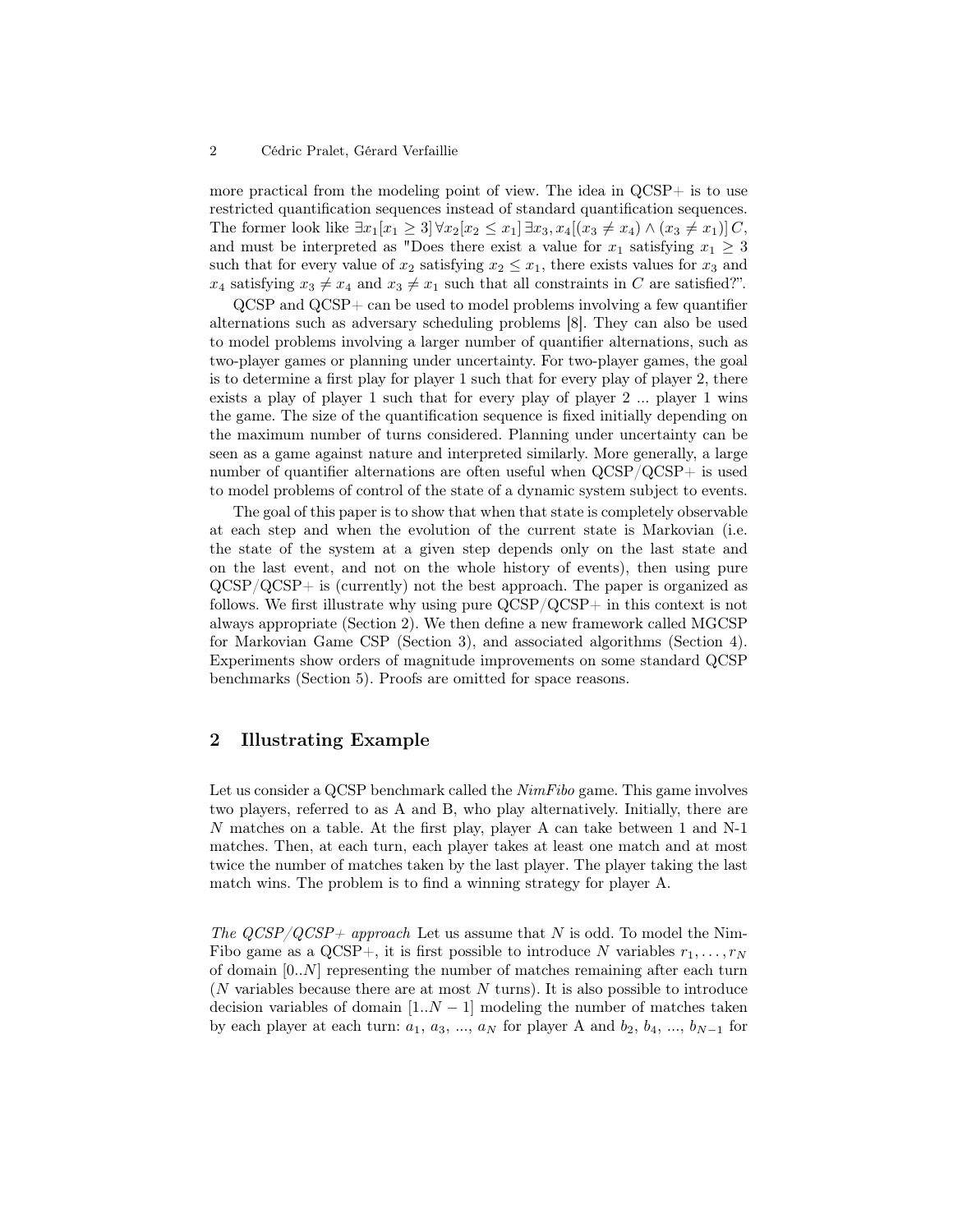player B. A  $QCSP+$  modeling the NimFibo game is then:

$$
\exists a_1, r_1[r_1 = N - a_1] \forall b_2, r_2[b_2 \le 2a_1, r_2 = r_1 - b_2]
$$
  

$$
\exists a_3, r_3[a_3 \le 2b_2, r_3 = r_2 - a_3] \forall b_4, r_4[b_4 \le 2a_3, r_4 = r_3 - b_4] \dots
$$
  

$$
\exists a_N, r_N[a_N \le 2b_{N-1}, r_N = r_{N-1} - a_N] \text{ True}
$$

Figure 1(a) gives a winning strategy expressed as a policy tree for  $N = 15$ matches. Nodes depicted by circles model all possible decisions of player B. Nodes depicted by squares represent decisions to be made by player A to win the game.

State-based approach Basically, the state of the system at each step is defined by three state variables: one variable  $p \in \{A, B\}$  specifying the next player, one variable  $r \in [0..N]$  modeling the number of remaining matches, and one variable  $l \in [1..N]$  specifying the number of matches taken by the last player. Two kinds of decisions modify the state  $(p, r, l)$ : plays of player A and plays of player B, modeled respectively by decision variables a and b of domain  $[1..N-1]$ representing the number of matches taken by each player at each turn. These decisions are sequentially made. Variable  $a$  is controllable by player  $A$  whereas variable  $b$  is not. The goal is to reach, whatever the plays of player B, a state such as  $(B, 0, l)$  in which B cannot take any match, while ensuring that states of the form  $(A, 0, l)$  in which A cannot take any match are never reached before. A solution to this control problem can be defined as a decision policy  $\pi: \{(A, r, l) | r \in [1..N], l \in [1..N]\} \rightarrow \mathbf{d}(a)$  associating a value for a with states  $s = (A, r, l)$  in which A must play and there is at least one remaining match. Policy  $\pi$  does not need to be specified for all states: it only needs to be specified for states which are reachable using  $\pi$ . A solution policy is given in Figure 1(b). Figure 1(c) gives the states which are reachable using this policy, as well as the possible transitions between states.

Comparison between the two approaches With 15 matches, the policy tree contains 48 leaves and the decision policy contains only 19 (state,decision) pairs, although both policies induce the same sequences of states. The size ratio grows exponentially when the number of matches increases. The main reason is that the Markovian nature of the system considered together with the complete observability of the state at each step entail that the strategy encoded as a policy tree memorizes too many elements. For instance, on the reachability graph of Figure 1(c), the two sequences of plays  $seq_1 : [a = 2, b = 1, a = 1, b = 1, a = 2]$ and  $seq_2$ :  $[a = 2, b = 3, a = 2]$  are equivalent because they end up in the same state,  $(B, 8, 2)$ . The only useful information to be taken into account to act from that state is the state itself, and not the entire trajectory used to reach it. Said differently, searching for strategies defined as "memoryfull" policy trees as in  $QCSP/QCSP+$  is searching in a uselessly large search space, since searching for "memoryless" decision policies  $\pi$  is sufficient.

Second, explicitly reasoning over the notion of state enables to memorize whether a state  $s$  has already been successfully explored, which means that it has been already proved that the goal can always be reached from s. This is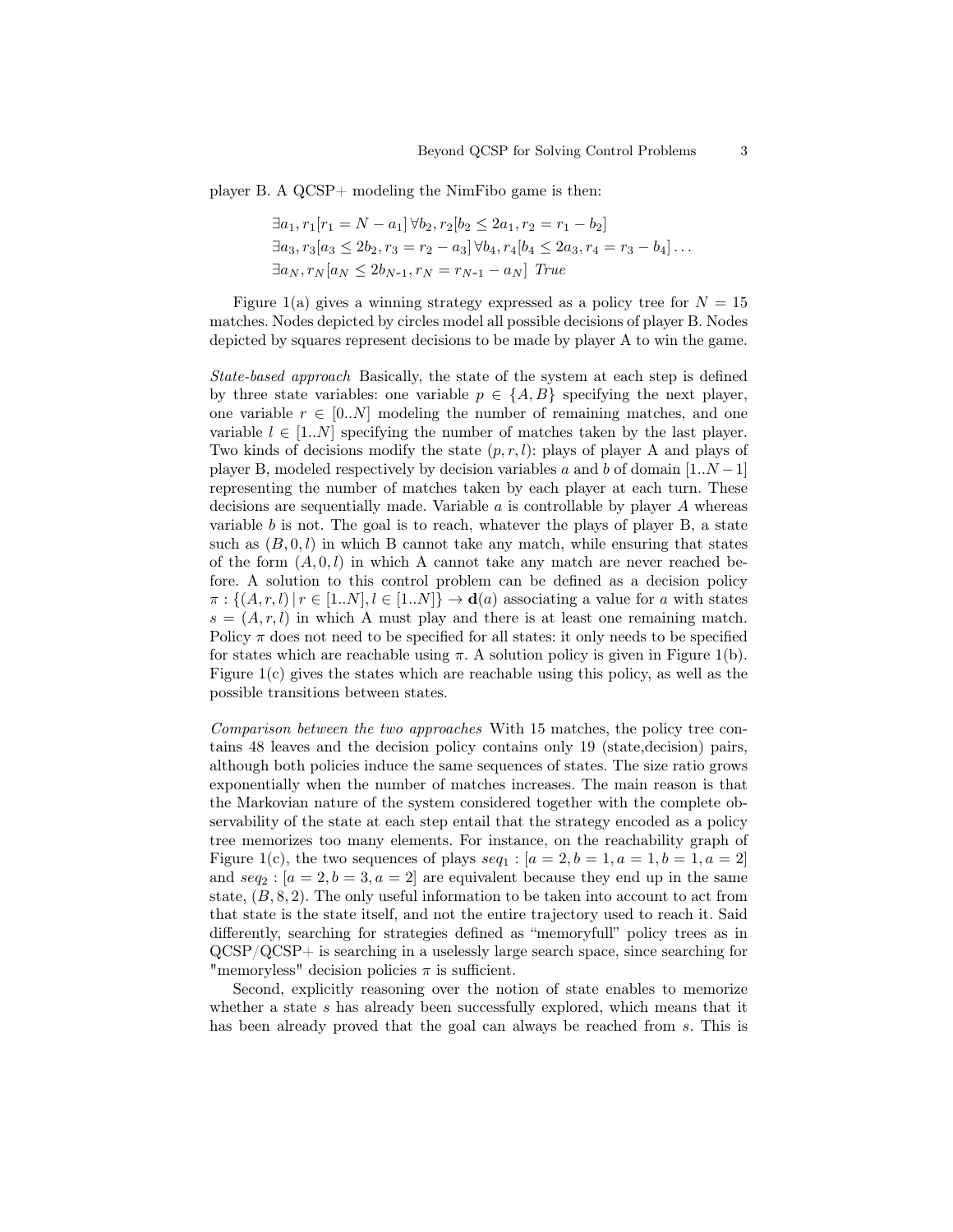

Fig. 1. Comparison between QCSP and state-based models on the NimFibo game: (a) QCSP policy tree; (b) state-based policy; (c) reachability graph using the policy

equivalent to memorizing goods over states. For example, when exploring reachable states of Figure 1(c), trajectories rooted in state  $(B, 8, 2)$  do not need to be explored twice (once when  $(B, 8, 2)$  is reached from  $(A, 10, 1)$  and once when  $(B, 8, 2)$  is reached from  $(A, 10, 3)$ . Similarly, if the exploration below state s leads to a dead-end, then s can be recorded as a nogood, potentially reused later during search to avoid exploring s again. These notions of goods and nogoods over states are not handled by QCSP solvers, which can only record goods and nogoods over variables of the unfolded model. Recording information about states already explored uses the principles of forward dynamic programming [9].

Third, the state-based approach is able to reason over unbounded horizons. It does not require the system evolutions to be unfolded over a fixed number of steps. This leads to models which are more compact than QCSP models.

For all these reasons, we believe that there is a need to introduce a new constraint-based framework based explicitly on the notion of state, in order to efficiently model and solve control problems for completely observable and Markovian dynamic systems.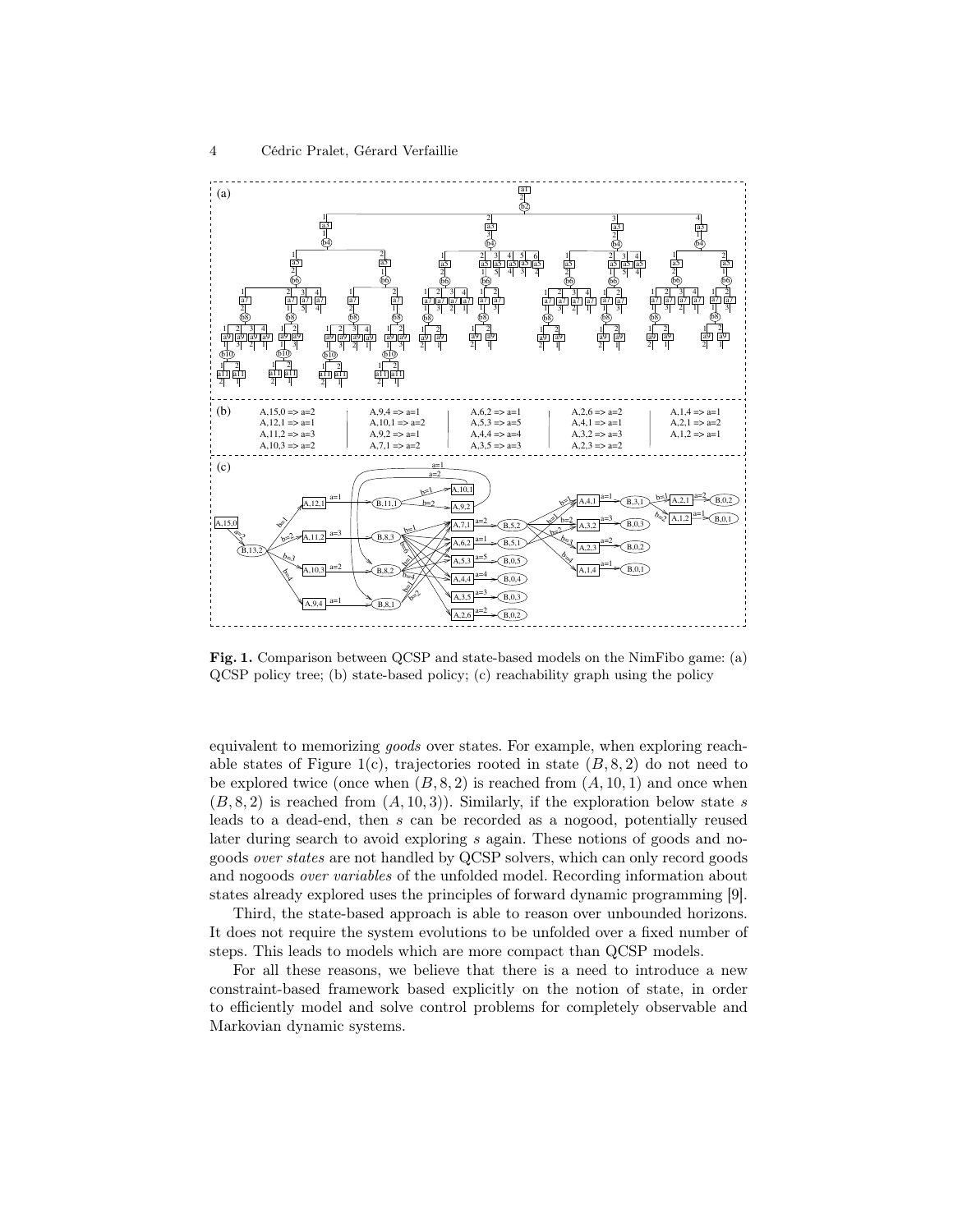## 3 Markovian Game-CSP (MGCSP)

In the following, S denotes the set of variables describing the system state. State variables used here differ from those used in Strategic CSP [10]. Every assignment  $s \in d(S)$  is called a state (given an ordered set of variables X,  $d(X)$ ) denotes the Cartesian product of the domains of the variables in  $X$ ). We consider two additional sets of variables denoted C and U respectively, corresponding to the decision made by the ∃-player (resp. the ∀-player) at each decision step. Every assignment  $c \in \mathbf{d}(C)$  (resp.  $u \in \mathbf{d}(U)$ ) is called a controllable (resp. uncontrollable) decision.

### 3.1 Control Model

To represent the possible initial and final states, we use a relation  $I \subseteq d(S)$ ("init") and a relation  $E \subseteq \mathbf{d}(S)$  ("end"). To represent that some decisions  $c \in \mathcal{L}$  $\mathbf{d}(C)$  (resp.  $u \in \mathbf{d}(U)$ ) cannot be made in some states, due to game rules or to physical constraints, we use a relation  $F_c \subseteq \mathbf{d}(S) \times \mathbf{d}(C)$  (resp.  $F_u \subseteq \mathbf{d}(S) \times$  $\mathbf{d}(U)$ ) called feasibility relation such that  $F_c(s, c)$  (resp.  $F_u(s, u)$ ) holds iff making decision  $c$  (resp.  $u$ ) is possible in state  $s$ . The state evolution scheme is defined by a transition function  $T_c : \mathbf{d}(S) \times \mathbf{d}(C) \to \mathbf{d}(S)$  (resp.  $T_u : \mathbf{d}(S) \times \mathbf{d}(U) \to \mathbf{d}(S)$ ), such that  $s' = T_c(s, c)$  (resp.  $s' = T_u(s, u)$ ) means that s' is the state resulting from the application of decision  $c$  (resp.  $u$ ) in state  $s$ .

Three assumptions are made to guarantee that system evolutions cannot be blocked: first, there exists at least one possible initial state s, that is one state such that  $I(s) = true$ ; second, for every state s which is not terminal  $(E(s) = false)$ , there exists at least one feasible decision c (resp. u), that is one decision such that  $F_c(s, c) = true$  (resp.  $F_u(s, u) = true$ ); third, for every state s which is not terminal and every decision c (resp. u) feasible in s,  $T_c(s, c)$ (resp.  $T_u(s, u)$ ) is defined; it may be undefined for infeasible decisions. These three assumptions are actually undemanding: if the first assumption is violated, then it is obvious that the goal cannot be reached; if the second assumption is violated, it suffices to add a dummy value for every variable in  $C$  (resp.  $U$ ) to guarantee that at least doing nothing is always feasible; if the third assumption does not hold, then feasibility relation  $F_c$  (resp.  $F_u$ ) can be strengthened by considering as infeasible decisions that induce no successor state. Relations I, E,  $F_c$ ,  $F_u$ ,  $T_c$ , and  $T_u$  are expressed by sets of constraints. All previous elements are gathered in the notion of Markovian Game CSP.

Definition 1. A Markovian Game Constraint Satisfaction Problem (MGCSP) is a tuple  $M = (S, I, E, C, U, F_c, T_c, F_u, T_u)$  with:

- $S a finite set of finite domain variables called state variables;$
- $I a finite set of constraints over S called initialization constraints;$
- $E a finite set of constraints over S called termination constraints;$
- $-$  C a finite set of finite domain variables called controllable variables
- $U a finite set of finite domain variables called uncontrolled algebraic functions.$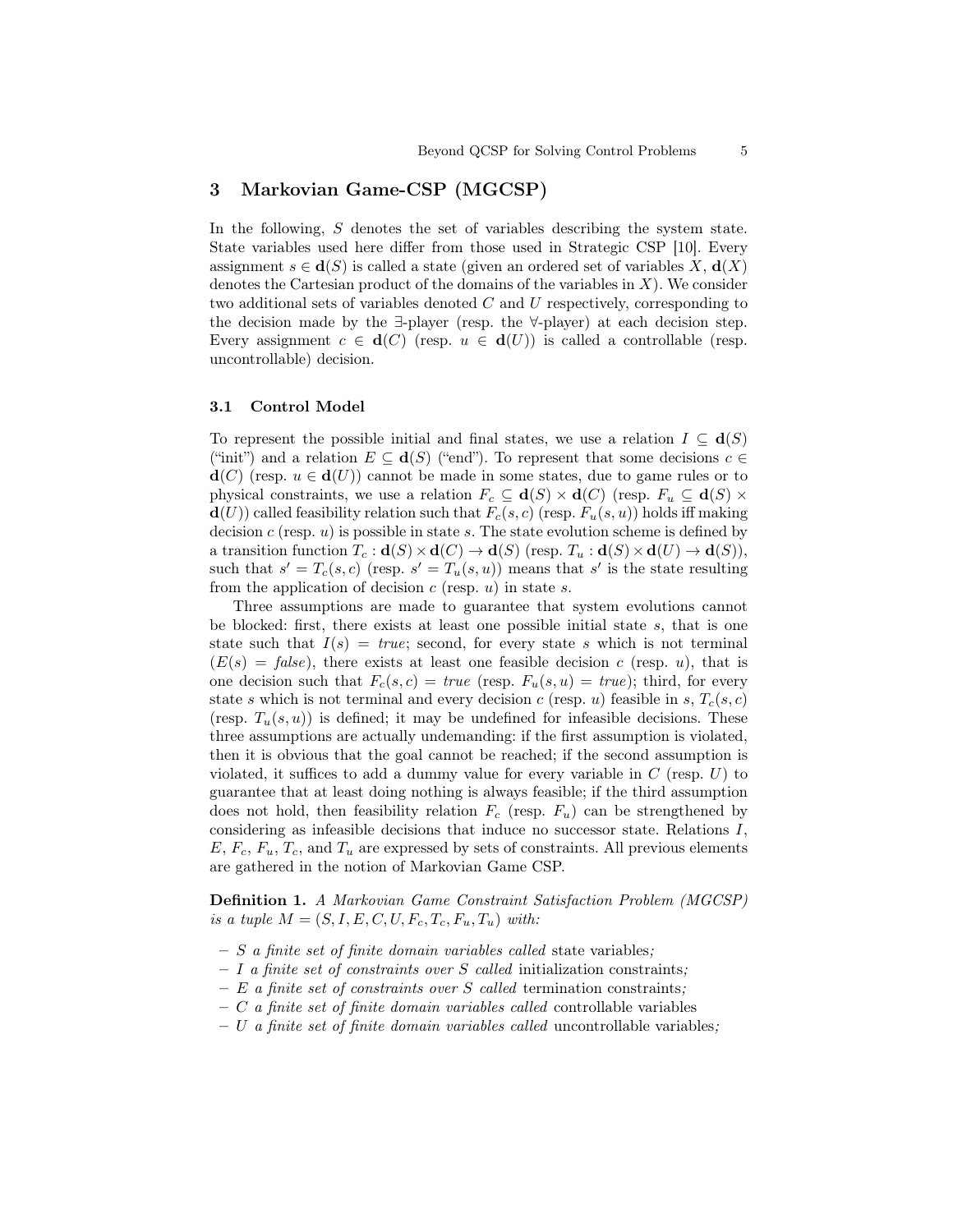#### 6 Cédric Pralet, Gérard Verfaillie

- $F_c$  and  $F_u$  finite sets of constraints over  $S \cup C$  and  $S \cup U$  respectively, called feasibility constraints;
- $T_c$  and  $T_u$  finite sets of constraints over  $S \cup C \cup S'$  and  $S \cup U \cup S'$  respectively, called transition constraints;
- $\exists s \in \mathbf{d}(S), I(s);$
- $-\forall s \in \mathbf{d}(S), \neg E(s) \rightarrow ((\exists c \in \mathbf{d}(C), F_c(s, c)) \wedge (\exists u \in \mathbf{d}(U), F_u(s, u)));$
- $\forall s \in \mathbf{d}(S), \neg E(s) \rightarrow ((\forall c \in \mathbf{d}(C), F_c(s, c) \rightarrow (\exists ! s' \in \mathbf{d}(S), T_c(s, c, s'))) \wedge$  $(\forall u \in \mathbf{d}(U), F_u(s, u) \to (\exists! s' \in \mathbf{d}(S), T_u(s, u, s')))$  (" $\exists!$ " stands for "there exists a unique").

To illustrate the framework, consider the NimFibo game again. In this example, the set of state variables S contains variables p, r, and l defined previously, representing respectively the next player (value in  $\{A, B\}$ ), the number of remaining matches (value in  $[0..N]$ ), and the number of matches taken at the last play (value in  $[1..N]$ ). Set C (resp. U) contains a unique variable a (resp. b) of domain  $[1..N-1]$  representing the number of matches taken by player A (resp. B). The different constraint sets are given below. I expresses that initially, there are  $N$  matches and variable  $l$  is assigned a default arbitrary value (since there is no last play). E expresses that the game ends when there is no match left.  $F_c$ and  $F_u$  express that at each step, a player can take at most twice the number of matches taken by the last player.  $T_c$  and  $T_u$  define the transition function of the system: e.g., the number of remaining matches  $r'$  is decreased by the number of matches taken (given a variable  $x, x'$  denotes the value of  $x$  at the next step).

 $I: (p = A) \wedge (r = N) \wedge (l = N)$   $E: (r = 0)$  $F_c : (a \leq r) \wedge (a \leq 2 \cdot l)$   $F_u : (b \leq r) \wedge (b \leq 2 \cdot l)$  $T_c : (p' = B) \wedge (r' = r - a) \wedge (l' = a)$   $T_u : (p' = A) \wedge (r' = r - b) \wedge (l' = b)$ 

### 3.2 Reachability Control Problems

A MGCSP describes the dynamics of the system considered and induces a set of possible trajectories.

**Definition 2.** Let  $M = (S, I, E, C, U, F_c, T_c, F_u, T_u)$  be a MGCSP. The set of trajectories induced by M is the set of (possibly infinite) sequences of state transitions  $seq : s_1 \stackrel{c_1}{\rightarrow} s_2 \stackrel{u_2}{\rightarrow} s_3 \stackrel{c_3}{\rightarrow} s_4 \stackrel{u_4}{\rightarrow} s_5 \cdots$  such that:

- $-I(s_1)$  holds, and for every state  $s_i$  which is not the last state of the sequence,  $E(s_i)$  does not hold  $(s_i$  is not terminal),
- $-$  for every transition  $s_i \stackrel{c_i}{\rightarrow} s_{i+1}$  in seq,  $F_c(s_i, c_i)$  and  $T_c(s_i, c_i, s_{i+1})$  hold,
- $-$  for every transition  $s_i \stackrel{u_i}{\rightarrow} s_{i+1}$  in seq,  $F_u(s_i, u_i)$  and  $T_u(s_i, u_i, s_{i+1})$  hold.

In order to control the system and restrict its possible evolutions, we use socalled *decision policies*  $\pi$ , which are mappings from states  $s \in d(S)$  to decisions  $c \in \mathbf{d}(C)$ .  $\pi(s) = c$  means that decision c is made when state s is encountered. Such a decision policy can be partial in the sense that  $\pi(s)$  may be undefined for some states  $s \in \mathbf{d}(S)$ . Partial policies are useful to define the controller behavior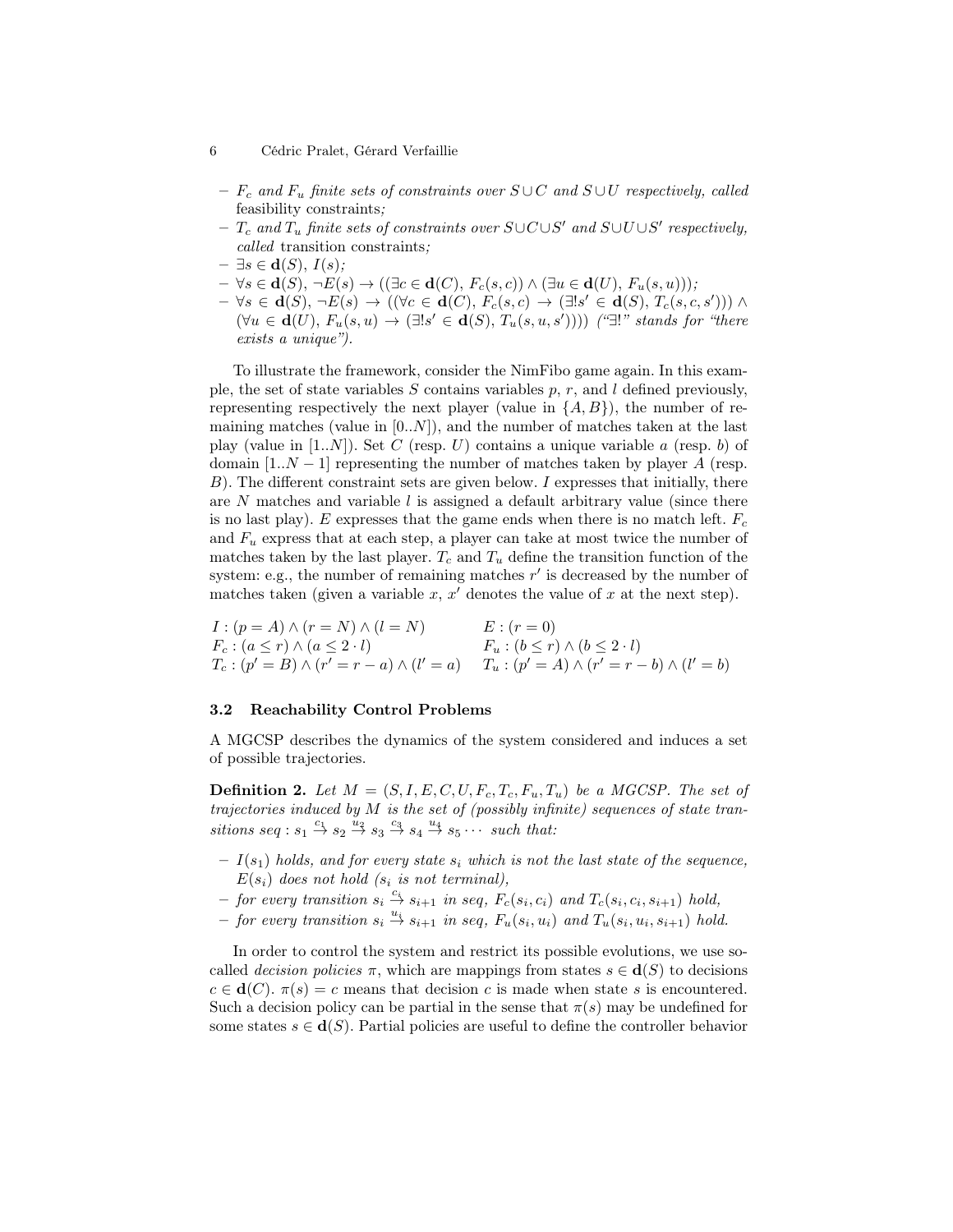only over the set of reachable states of the system. We are also interested in applicable policies, which have the particularity to specify only feasible decisions. These elements are formalized below.

**Definition 3.** A policy for a MGCSP  $M = (S, I, E, C, U, F_c, T_c, F_u, T_u)$  is a partial function  $\pi : \mathbf{d}(S) \to \mathbf{d}(C)$ . The domain of a policy  $\pi$  is defined as  $\mathbf{d}(\pi) =$  $\{s \in \mathbf{d}(S) | \pi(s) \text{ defined}\}.$ 

The set of trajectories induced by  $\pi$  is the set of trajectories for M of the form  $s_1 \stackrel{c_1}{\rightarrow} s_2 \stackrel{u_2}{\rightarrow} s_3 \stackrel{c_3}{\rightarrow} s_4 \stackrel{u_4}{\rightarrow} s_5 \cdots \stackrel{u_{i-1}}{\rightarrow} s_i$  obtained by following  $\pi$ , i.e. such that  $c_j = \pi(s_j)$  for every transition  $s_j \stackrel{c_j}{\rightarrow} s_{j+1}$  in the sequence. The trajectory is said to be complete if it is infinite or if  $s_i \notin \mathbf{d}(\pi)$ .

 $\pi$  is said to be applicable iff for every trajectory  $s_1 \stackrel{c_1}{\rightarrow} s_2 \stackrel{u_2}{\rightarrow} s_3 \stackrel{c_3}{\rightarrow} s_4 \stackrel{u_4}{\rightarrow}$  $s_5 \cdots \stackrel{u_{i-1}}{\rightarrow} s_i$  induced by  $\pi$ , either  $s_i \notin \mathbf{d}(\pi)$ , or  $s_i \in \mathbf{d}(\pi)$  and  $F_c(s_i, \pi(s_i))$  (i.e. the policy specifies decisions which are feasible).

Several requirements can be imposed on system-state trajectories. We focus here on reachability requirements, imposing to find an applicable policy  $\pi$  so that all trajectories induced by  $\pi$  satisfy a given condition at some step.

**Definition 4.** A reachability control problem is a pair  $(M, G)$  with M a MGCSP over a set of state variables S, and G a finite set of constraints over S called goal constraints. A solution to this problem is an applicable policy  $\pi$  for M such that all complete trajectories  $s_1 \stackrel{c_1}{\rightarrow} s_2 \stackrel{u_2}{\rightarrow} s_3 \stackrel{c_3}{\rightarrow} s_4 \stackrel{u_4}{\rightarrow} s_5 \cdots$  induced by  $\pi$  are finite and end in a state  $s_n$  such that  $G(s_n)$  holds.

The NimFibo problem corresponds to reachability control problem  $(M, G)$ with M the MGCSP defined in Section 3.1 and  $G : (p = B) \wedge (r = 0)$  (requirement of reaching a state in which there is no match left and B must play). A possible solution policy  $\pi$  for  $N = 15$  is given in Figure 1(b).

### 3.3 Relationship with QCSP/QCSP+

To relate QCSP and reachability control problems  $(M, G)$ , let us consider the following QCSP+, which could be put in prenex normal form:

$$
Q_N(M, G) : \forall S_1[I(S_1)]
$$
  
\n
$$
G(S_1) \lor (\neg E(S_1) \land \exists C_1, S_2[F_c(S_1, C_1) \land T_c(S_1, C_1, S_2)]
$$
  
\n
$$
G(S_2) \lor (\neg E(S_2) \land \forall U_2, S_3[F_u(S_2, U_2) \land T_u(S_2, U_2, S_3)]
$$
  
\n
$$
G(S_3) \lor (\neg E(S_3) \land \exists C_3, S_4[F_c(S_3, C_3) \land T_c(S_3, C_3, S_4)]
$$
  
\n
$$
G(S_4) \lor (\neg E(S_4) \land \forall U_4, S_5[F_u(S_4, U_4) \land T_u(S_4, U_4, S_5)]
$$
  
\n...  
\n
$$
G(S_{N-1}) \lor (\neg E(S_{N-1}) \land \exists C_{N-1}, S_N[F_c(S_{N-1}, C_{N-1}) \land T_c(S_{N-1}, C_{N-1}, S_N)]
$$
  
\n
$$
G(S_N))...))))
$$

 $Q_N(M, G)$  can be read as: "Does it hold that for every possible initial state  $s_1$ , either  $G(s_1)$  is satisfied, or  $s_1$  is not terminal and there exists a feasible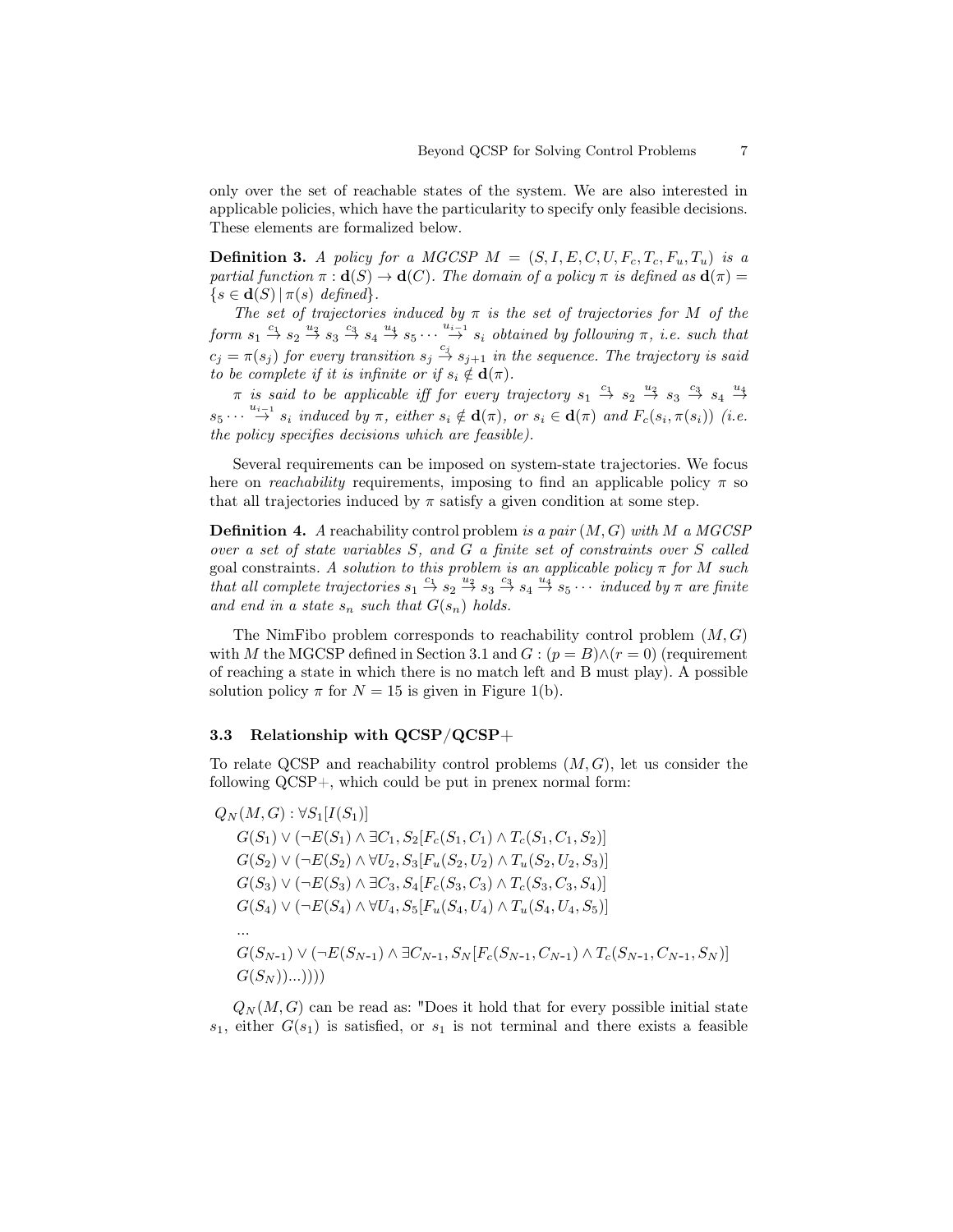#### 8 Cédric Pralet, Gérard Verfaillie

decision  $c_1$  inducing successor state  $s_2$  such that either the goal is reached in  $s_2$ , or  $s_2$  is not a terminal state and for every feasible decision  $u_2$ , inducing successor state  $s_3$ , either the goal is reached in  $s_3$  or  $s_3$  is not terminal and there exists a feasible decision  $c_3$  ... such that either  $G(s_{N-1})$  holds or  $s_{N-1}$  is not terminal and there exists a feasible decision  $c_{N-1}$  inducing a state  $s_N$  satisfying the goal?".

**Proposition 1.** There exists a winning strategy for QCSP  $Q_N(M, G)$  given in Equation 1 if and only if there exists a solution policy  $\pi : \mathbf{d}(S) \to \mathbf{d}(C)$  for reachability control problem  $(M, G)$  such that all complete trajectories induced by  $\pi$  have less than N steps.

Proposition 1 implies that if a QCSP can be put in a form similar to  $Q_N(M, G)$ , in which the notion of state is made explicit, then searching for a solution policy for  $(M, G)$  suffices to solve the initial QCSP. However, there may exist a solution policy for  $(M, G)$  and no winning strategy for  $Q_N(M, G)$  because  $Q_N(M, G)$ models a control problem over a *bounded* horizon. It is possible to take N high enough, for instance equal to the number of possible states  $(N = |d(S)|)$ . But as  $|\mathbf{d}(S)|$  can be huge and as the number of variables and constraints in  $Q_N(M, G)$ is linear in  $N$ , this approach may not be practically applicable. The problem does not arise with the MGCSP approach in which we just describe the transition function of the system instead of unfolding the model. In another direction, Proposition 1 can be seen as a counterpart of a property of Markov Decision Processes (MDPs [11]) stating that every MDP has an optimal policy which is stationary.

Next, in terms of space needed to record a winning strategy, the size of policies can be exponentially smaller than the size of policy trees, which can be useful when embedding a controller on-board an autonomous system having limited memory. More precisely, if  $R_{\pi}$  denotes the set of states reachable using π, policy π can be recorded as a table contains  $|R_π|$  (s, c) pairs. On the other hand, let W be an equivalent winning strategy for  $Q_N(M, G)$ , that is a winning strategy inducing the same trajectories as  $\pi$ . Strategy W expressed as a policy tree may contain  $|\mathbf{d}(U)|^{N/2}$  leaves, which is exponential in N, and which can be shown to be always greater than or equal to  $|R_{\pi}|$ .

A last remark concerns the semantics of the notion of goal. In QCSP, goal constraints are specified just after the rightmost quantifier in the quantification sequence. But there may exist winning strategies which never reach the goal: these strategies instead block the adversary at some step. In MGCSPs, the goal is guaranteed to be reached along every trajectory. Both notions of goal are however equivalent here due to the assumption of existence of a feasible decision in every non-terminal state, which ensures that no blocking can occur in  $Q_N(M, G)$ .

### 4 Algorithm

The algorithm proposed for solving reachability control problems over MGCSP is inspired by techniques for planning in non-deterministic domains [12]. One difference is the use of constraint programming to reason over the different relations.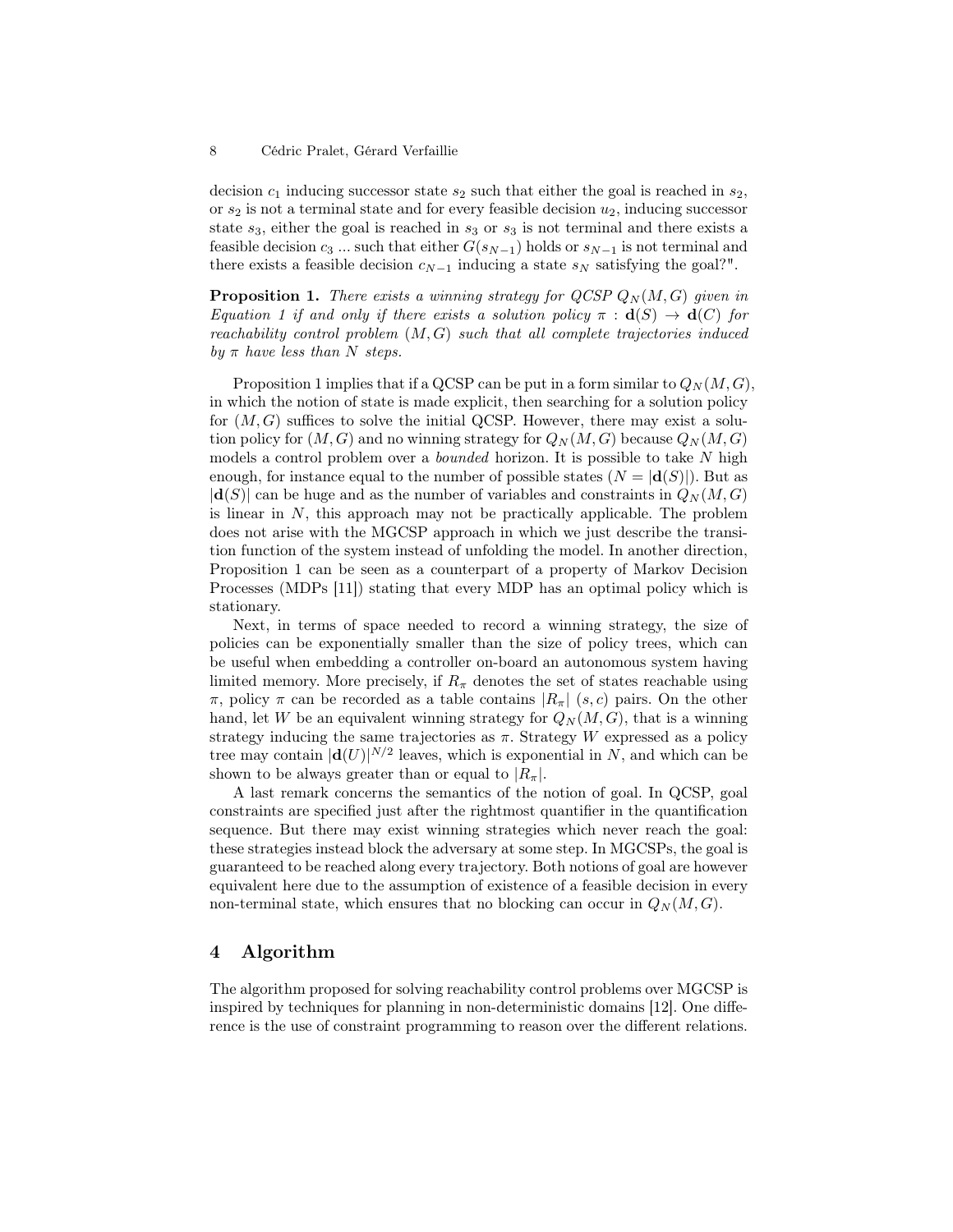General description The algorithm is composed of three functions:

- $-$  reachMGCSP, responsible for exploring the different initial states,
- exploreC, responsible for exploring the different feasible controllable decisions  $c \in \mathbf{d}(C)$  in a current s,
- **explore U**, responsible to do the same for uncontrollable decisions  $u \in d(U)$ .

Search behaves as an And/Or search in which Or nodes correspond to decisions in  $C$  and And nodes to decisions in  $U$ . The search space is explored in a depth-first manner, and only states which are reachable from initial states are considered.

During search, the algorithm maintains a current policy  $\pi$ . It also associates, with each state s, a mark  $Mark(s)$  in  ${SOLVED, BAD, PROCESSING, NONE}$ . Mark SOLVED means that state s has already been visited during search and there already exists in current policy  $\pi$  a recipe to reach the goal starting from s. Mark BAD means that there does not exist any solution policy starting from s. Mark PROCESSING is associated with states on the trajectory currently explored. Mark NONE, which is not explicitly stored, is associated with all other states. In the implementation, state marks are recorded in a hash table, which is empty initially (all marks set to *NONE*).

A specificity of the algorithm concerns the handling of loops. A loop is a situation in which a state marked *PROCESSING* is encountered again. When a loop is detected and the goal has not been reached yet, this means that the adversary has a way to generate an infinite loopy trajectory in which the goal is never reached. For example, assume that Figure 2 represents the set of feasible trajectories of a system. Trajectories  $seq_1 : s_a \stackrel{c:0}{\rightarrow} s_b \stackrel{u:0}{\rightarrow} s_c \stackrel{c:0}{\rightarrow} s_d \stackrel{u:1}{\rightarrow} s_e \stackrel{c:0}{\rightarrow} s_b$ and  $seq_2$ :  $s_a \stackrel{c:0}{\rightarrow} s_b \stackrel{u:0}{\rightarrow} s_c \stackrel{c:0}{\rightarrow} s_d \stackrel{u:1}{\rightarrow} s_e \stackrel{c:1}{\rightarrow} s_d$  respectively loop over  $s_b$  and  $s_d$ . Therefore, trajectory  $seq_3: s_a \stackrel{c:0}{\to} s_b \stackrel{w:0}{\to} s_c \stackrel{c:0}{\to} s_d \stackrel{u:1}{\to} s_e$  cannot be extended to a solution. Set  $J = \{s_b, s_d\}$  is called the *loop justification* of seq<sub>3</sub>. It corresponds to the set of past states over which loops are detected when trying to reach the goal from  $seq_3$ . The mark of  $s_e$ , the last state of  $seq_3$ , cannot however be set to  $BAD$  because loops discovered depend on decisions made before  $s_e$ . For  $seq_4: s_a \stackrel{c:0}{\rightarrow} s_b \stackrel{u:0}{\rightarrow} s_c \stackrel{c:0}{\rightarrow} s_d$  and  $seq_5: s_a \stackrel{c:0}{\rightarrow} s_b \stackrel{u:0}{\rightarrow} s_c$ , the loop justification is  $\{s_b\}$ . For  $seq_6: s_a \stackrel{c:0}{\rightarrow} s_b$ , the loop justification is empty  $(J = \emptyset)$ . This means that in  $seq_6$ , no state explored strictly before  $s_b$  is involved in the loops discovered after  $s_b$ . The mark of  $s_b$  can then be set to  $BAD$ . More generally, a state whose exploration does not succeed can be marked as BAD if the current loop justification is empty.



Fig. 2. Behavior of algorithm reachMGCSP in face of loops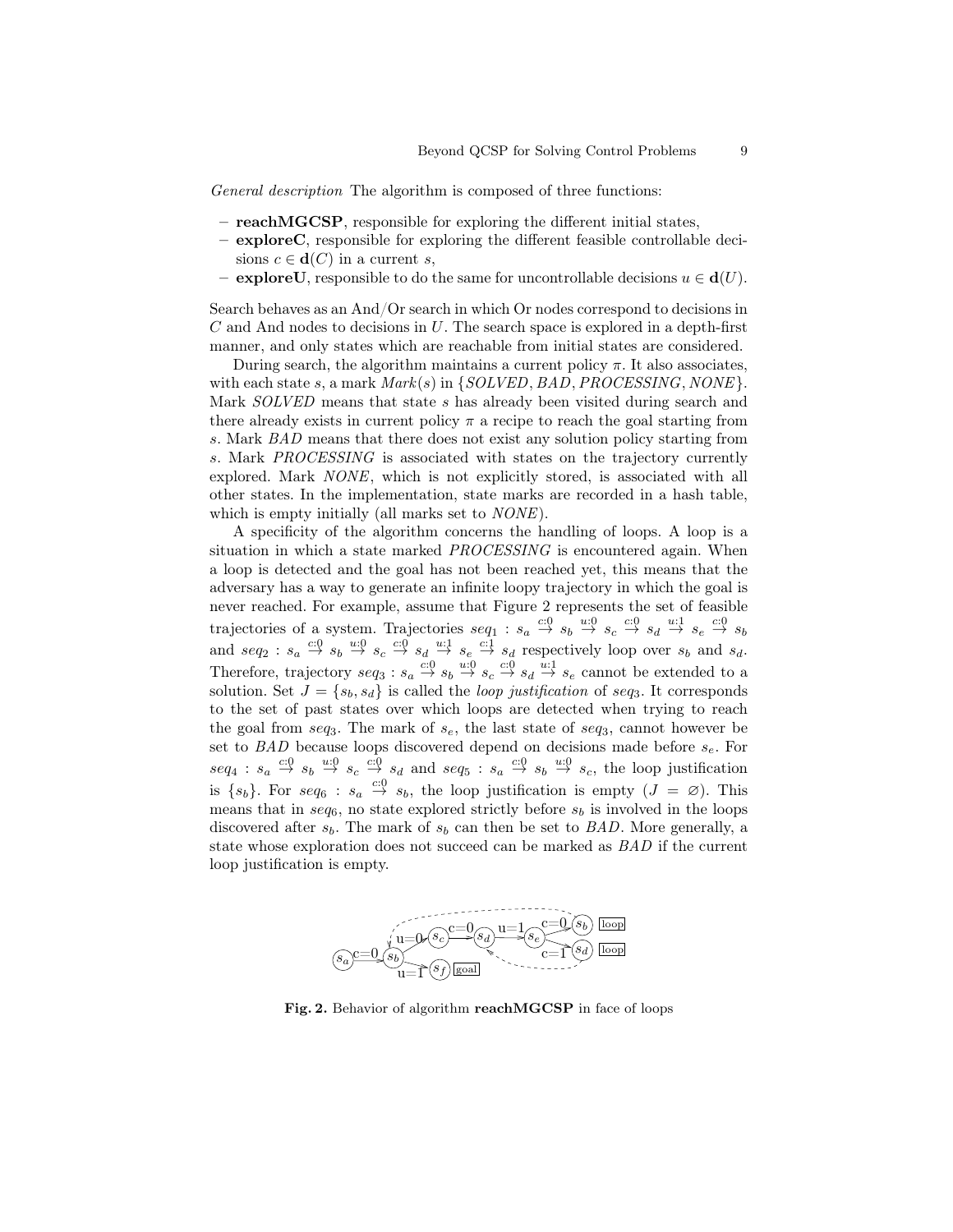#### 10 Cédric Pralet, Gérard Verfaillie

Pseudo-code Main function reachMGCSP takes as input a MGCSP M and a set of goal constraints G. It returns  $(true, \pi)$  if M admits a solution policy  $\pi$ ,  $(false, \varnothing)$  otherwise. To do that, function **reachMGCSP** starts with an empty policy and analyzes every possible initial state  $s$ , i.e. every state  $s$  satisfying the initialization constraints in  $I$  (function *getSols* used in line 6 returns the set of solutions of a CSP). Every initial state s which does not satisfy the goal and whose mark differs from *SOLVED* is then studied. If s is terminal or has mark BAD, then the control problem has no solution and  $(false, \varnothing)$  is returned (line 8). Otherwise, s is explored further using a call to function exploreC (line 10).

```
1 Input: a MGCSP M and a set of goal constraints G
 2 Output: a pair (b, \pi) with b a boolean and \pi a policy
 3 reachMGCSP(M, G)4 begin
 5 \pi \leftarrow \varnothing6 foreach s \in getSols(I(S)) do
 7 if \neg G(s) \land (Mark(s) \neq SOLVED) then
 8 if E(s) \vee (Mark(s) = BAD) then return (false, \varnothing)9 \mid \cdot \cdot \cdot \cdot else
10 (covered, π, .) ← exploreC(s, π)
11 | | if \neg covered then return (false, \varnothing)12 return (true, \pi)
```
Function  $exploreC(s, \pi)$  explores the possible decisions that can be made is state s. It returns a triple  $(b, \pi', J)$ . b specifies whether policy  $\pi$  given in input can be extended so that the goal can always be reached starting from s. If  $b = true$ ,  $\pi'$  is the extended policy covering s. If  $b = false$ , J is a set of states justifying the absence of solution starting from s. J corresponds to the loop justification described previously. The first part of exploreC (lines 5 to 10) determines all decisions c that are feasible in state s and all associated possible successor states s', by reasoning over CSP  $F_c \wedge T_c \wedge (S = s)$ . If some successor state s' obtained by applying  $c$  satisfies the goal or has mark  $SOLVED$ , then it suffices to set  $\pi(s) = c$  to cover state s. The second part of function **exploreC** (line 11 to 27) traverses the set of successor states  $s'$  to be explored further. If  $s'$  has mark  $SOLVED$ , then a solution is found to cover state s (line 17). Otherwise, if s' has mark *PROCESSING*, the loop justification is extended (line 19). Otherwise, if  $s'$  has mark NONE, it is further explored via a call to function  $exploreU$ (line 22). If this call returns an extended solution policy, then the mark of s is set to SOLVED and the new solution policy is returned (line 23). Otherwise, the loop justification is extended (line 24). If all successor states have been explored without finding a solution, then current state  $s$  is removed from the loop justification, its mark is set to BAD if the loop justification is empty, and an inconsistency result is returned (lines 25 to 27).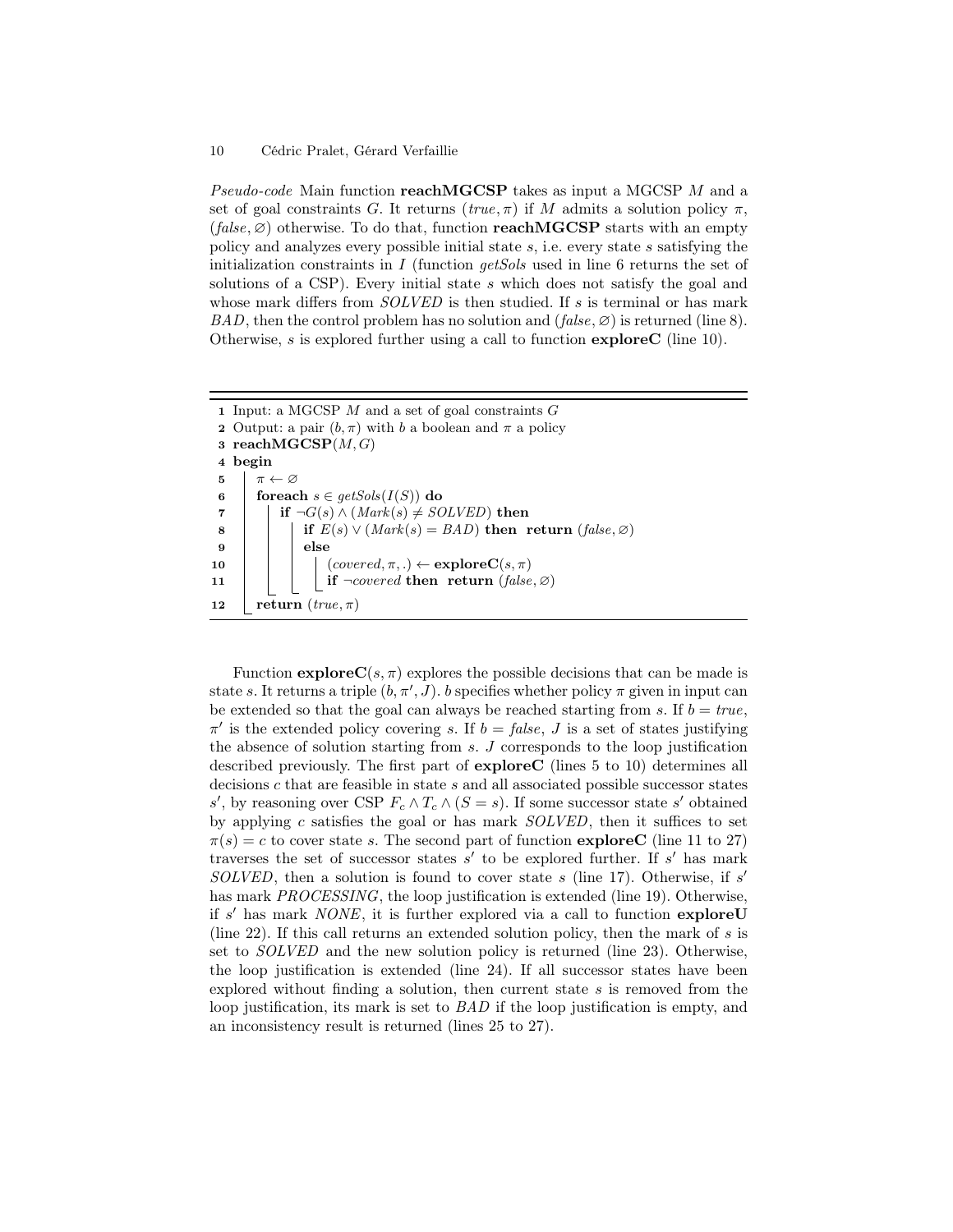```
1 Input: a state s and a current policy \pi2 Output: a triple (b, \pi', J) with b a boolean, \pi' a policy, and J a set of states
 3 explore C(s, \pi)4 begin
 5 to Explore \leftarrow \varnothing6 foreach sol \in getSols(F_c(S, C) \wedge T_c(S, C, S') \wedge (S = s)) do
  7 \Big| \Big| (s, c, s') \leftarrow (sol^{\downarrow S}, sol^{\downarrow C}, sol^{\downarrow S'})8 if G(s') \vee (Mark(s') = SOLVED) then
 9 | | setMark(s, SOLVED); return (true, \pi \cup \{(s, c)\}, \varnothing)10 else if \neg E(s') then to Explore ← to Explore \cup \{(c, s')\}1<sub>1</sub>
          \pi' \leftarrow \pi12 \vert setMark(s, PROCESSING)
13 J \leftarrow \varnothing14 while toExplore \neq \emptyset do
15 | Choose (c, s') \in toExplore; to Explore \leftarrow toExplore \setminus \{(c, s')\}16 if Mark(s') = SOLVED then
17 \vert \vert setMark(s, SOLVED); return (true, \pi' \cup \{(s, c)\}, \emptyset)
18 | else if Mark(s') = PROCESSING then
19 \vert \vert \vert J \leftarrow J \cup \{s'\}20 | else if Mark(s') = NONE then
21 \begin{array}{|c|c|c|}\n\hline\n& \pi' \leftarrow \pi' \cup \{(s, c)\}\n\end{array}\begin{array}{|c|c|}\hline \textbf{22} & & \end{array} \begin{array}{|c|c|}\hline \textbf{22} & & \end{array} \begin{array}{|c|c|}\hline \textbf{23} & & \textbf{0} \end{array} (covered, \pi', J') \leftarrow \textbf{exploreU}(s', \pi')23 if covered then setMark(s, SOLVED); return (true, \pi', \varnothing)24 else J \leftarrow J \cup J'; \, \pi' \leftarrow \pi' \setminus \{(s, c)\}25 J \leftarrow J \setminus \{s\}26 if J = \emptyset then setMark(s, BAD) else setMark(s, NONE)
27 return (false, \pi', J)
```
Function exploreU behaves similarly. The only differences are as follows. In the initial phase (lines 5 to 11), search can be pruned if there exists a successor state  $s'$  whose mark equals  $BAD$ , or such that  $s'$  is a terminal non-goal state. An inconsistency result is also directly returned if a loop is detected. For the second phase, in which the rest of the successor states are more finely studied, if the mark of one successor state  $s'$  equals  $BAD$ , then an inconsistency result is returned (line 17). Otherwise, a call to exploreC is invoked, in order to develop the different possible decisions that can be made in  $s'$  (line 19).

Proposition 2. Algorithm reachMGCSP is sound and complete: it returns (true,  $\pi$ ) with  $\pi$  a solution policy if reachability control problem  $(M, G)$  admits a solution, and (false,  $\varnothing$ ) otherwise.

Algorithmic improvements The basic algorithm can be improved on several points. First, in explore C, CSP  $F_c(S, C) \wedge T_c(S, C, S') \wedge G(S')$  can be considered in order to faster determine whether there exists a controllable decision c allowing the goal to be directly satisfied, instead of enumerating all solutions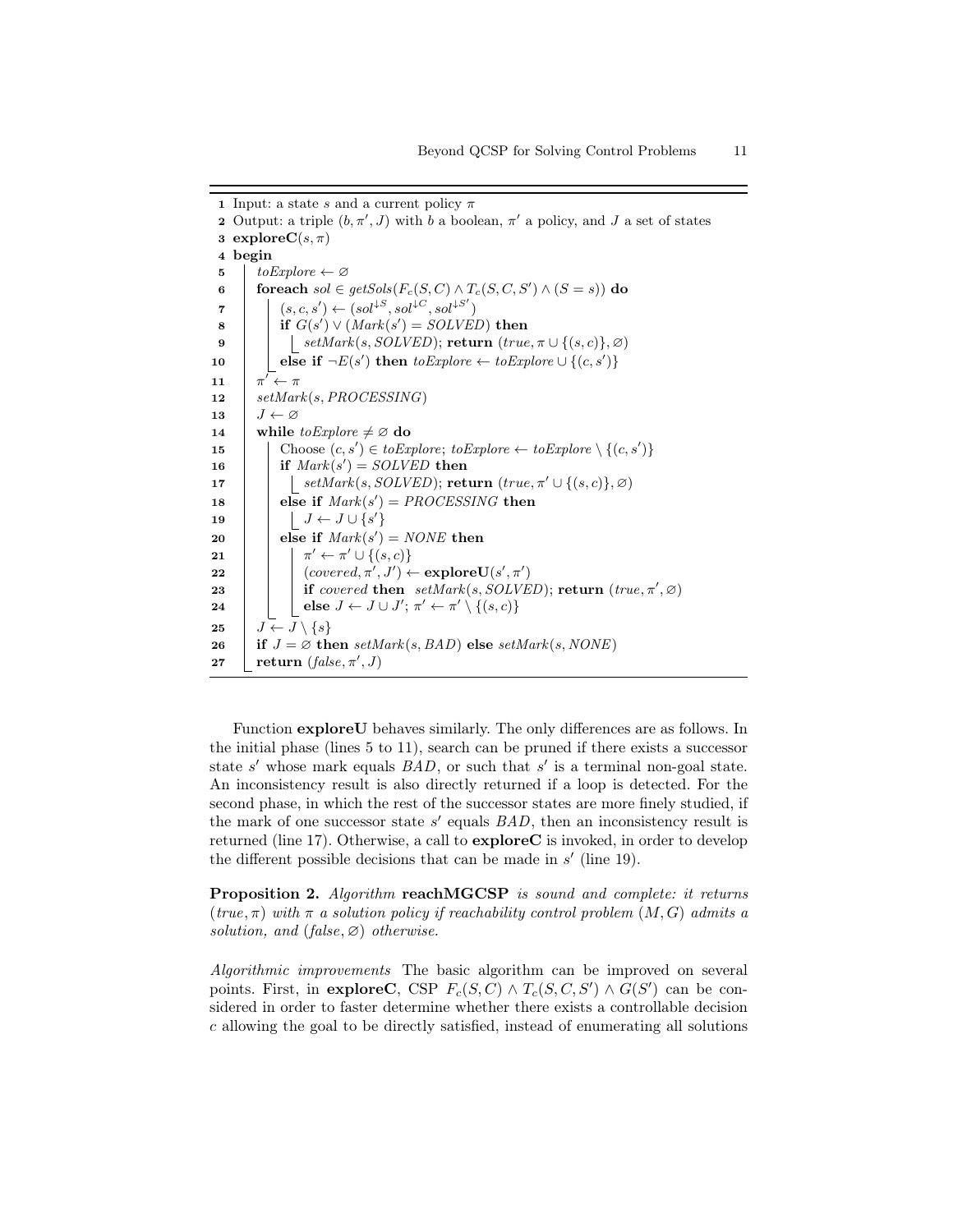1 Input: a state s and a current policy  $\pi$ 2 Output: a triple  $(b, \pi', J)$  with b a boolean,  $\pi'$  a policy, and J a set of states 3 explore  $U(s, \pi)$ 4 begin 5  $to Explore \leftarrow \varnothing$ 6 for each  $sol \in getSols(F_u(S, U) \wedge T_u(S, U, S') \wedge (S = s))$  do 7  $\vert \quad \vert \quad s' \leftarrow sol^{\downarrow S'}$ 8 if  $(E(s') \wedge \neg G(s')) \vee (Mark(s') = BAD) \vee (s = s')$  then 9 | |  $setMark(s, BAD)$ ; return  $(false, \pi, \varnothing)$ 10 | else if  $Mark(s') = PROCESSING$  then return  $(false, \pi, \{s'\})$ 11 | else if  $Mark(s') = NONE$  then  $toExplore \leftarrow toExplore \cup \{s'\}$  $12$  $\pi' \leftarrow \pi$ 13  $\qquad \qquad$  setMark(s, PROCESSING) 14 while  $toExplore \neq \emptyset$  do 15 | Choose  $s' \in toExplore$ ; to Explore  $\leftarrow$  to Explore  $\setminus \{s'\}$ 16 if  $Mark(s') = BAD$  then 17 | |  $setMark(s, BAD)$ ; return  $(false, \pi', \varnothing)$ 18 | else if  $Mark(s') = NONE$  then 19  $\Box$  (covered,  $\pi', J$ )  $\leftarrow$  explore  $\mathbf{C}(s', \pi')$ 20 if  $\lnot$  covered then 21  $\vert \vert \vert \vert J \leftarrow J \setminus \{s\}$ 22 if  $J = \emptyset$  then setMark(s, BAD) else setMark(s, NONE) 23 | | | | | | return  $(false, \pi', J)$ 24  $\Big|$  setMark(s, SOLVED); return (true,  $\pi', \varnothing$ )

of  $F_c \wedge T_c$  and then checking whether one of them satisfies G. Similarly, it is possible to consider, in explore U, CSP  $F_u(S, U) \wedge T_u(S, U, S') \wedge E(S') \wedge \neg G(S')$  to search for adversary strategies which directly lead to a non-goal terminal state.

In terms of space consumption, the algorithm records marks over reachable states only. But the set of such states may be large and recording marks may become expensive. To overcome this difficulty, some state marks could be forgotten during search: the algorithm then remains valid but may re-explore some parts of the search space. This option has not been used in the experiments.

Last, we consider in the MGCSP framework that the ∃-player begins to play. To handle situations in which the ∀-player begins, it suffices to replace the call to exploreC in function reachMGCSP by a call to exploreU.

# 5 Experiments

We ran our experiments on an Intel i5-520, 1.2GHz, 4GB RAM. Maximum computation time is set to one hour. Algorithm reachMGCSP is implemented in Dyncode, a tool developed on top of constraint programming library Gecode.<sup>1</sup>

 $<sup>1</sup>$  http://www.gecode.org/</sup>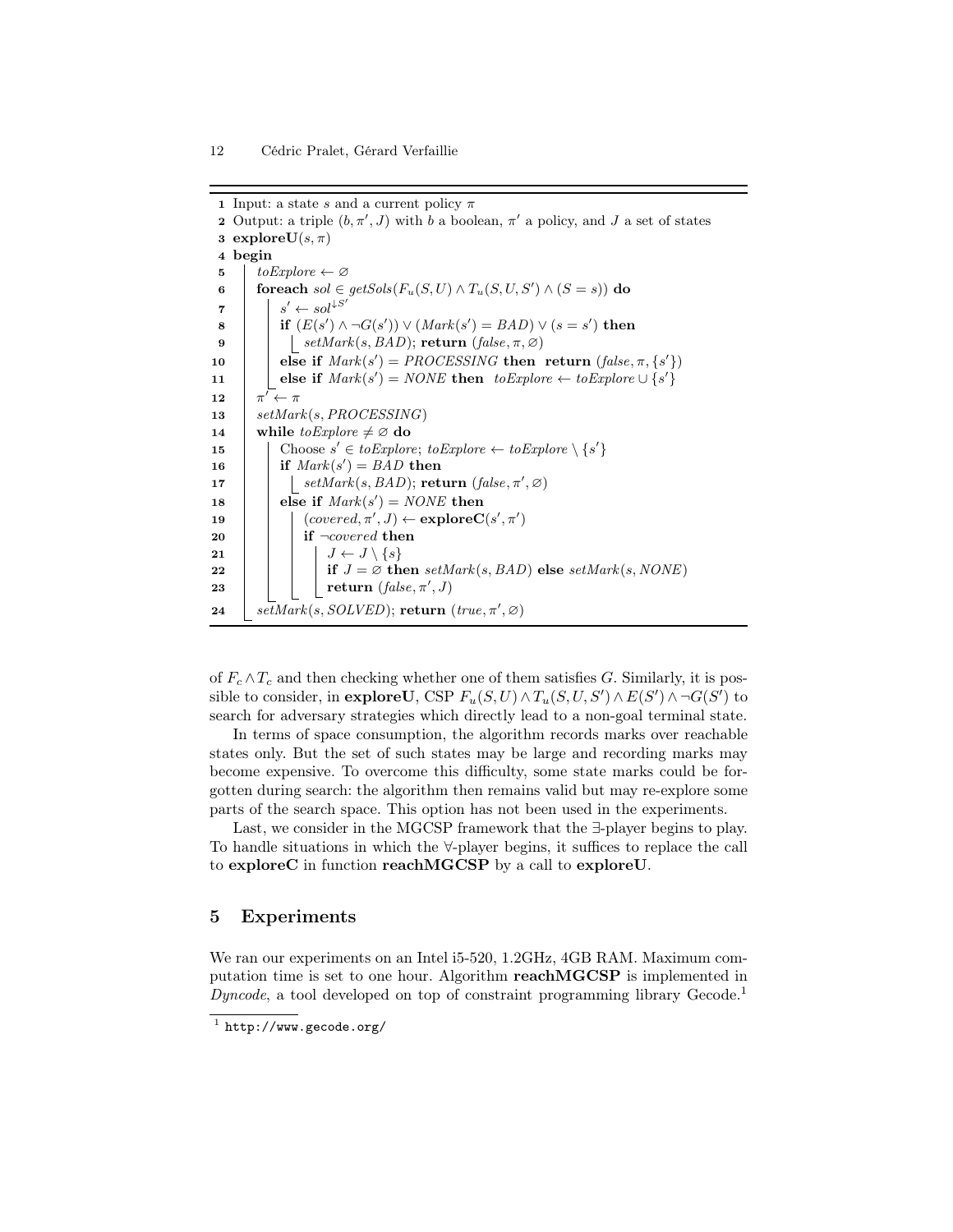Any constraint available in Gecode can be used in Dyncode. Dyncode was initially introduced in [13] to handle control problems involving non-determinism and partial observability. Algorithms in [13] are less efficient than dedicated algorithm reachMGCSP over deterministic and completely observable problems. For the experiments, we used min-domain for the variable choice heuristics and lexicographic ordering for the value choice.

We first compared Dyncode with Qecode<sup>2</sup>, a QCSP+ solver based on Gecode. We performed experiments on three games already encoded in the Qecode distribution: NimFibo, Connect4, and MatrixGame. Figures  $3(a)$  to  $3(c)$  show that on these problems, Dyncode outperforms Qecode by several orders of magnitude.

For NimFibo (Figure 3(a)), Qecode can solve problems up to 40 matches, whereas Dyncode can solve instances involving several tens of thousands of matches. The time complexity observed with Dyncode is even linear in the number of matches, whereas there is an exponential blowup with Qecode. In other words, explicitly using the notion of state and recording good/bad states encountered during search breaks the problem complexity.

Connect4 is a two-player game over a six-row  $\times$  seven-column board. At each step, a player puts a token in one column of the board. This token falls at the bottom of the column by the effect of gravity. A player wins if he manages to align four of his tokens horizontally, vertically, or diagonally. The game is null if there is no alignment and the board is full. As in the Qecode distribution, we consider here that the goal is to play without losing the game over a fixed number of steps. This variant is referred to as Connect4 Bounded. Figure 3(b) shows that Dyncode solves more instances than Qecode for this game. This time, there is an exponential blowup for both solvers, but the slope of the blowup is weaker for Dyncode. The first reason is again the explicit use of the notion of state, since in Connect4, several sequences of plays can lead to the same configuration. The second point is that Qecode initially creates many variables and constraints to encode the problem over a fixed horizon. In theory, it then performs so-called cascade propagation over the whole problem. On the opposite, Dyncode propagates constraints just over the current state and the next state. This may achieve less pruning, but this is performed much faster. We also realized experiments with random value choice heuristics and restarts, to see the effect of search diversification. We observed that randomization in Dyncode speeds search on some executions (e.g. Connect4\_Bounded for game depth equal to 25 may be solved in about 30 minutes), but that it can lead to memory problems on other executions, due to the recording of state marks.

In MatrixGame, a  $0/1$  matrix of size  $2^d$  is considered. At each turn, the  $\exists$ player cuts the matrix horizontally and decides to keep the top or bottom part. The ∀-player then cuts the matrix vertically and keeps the left or right part. After d turns, the matrix is reduced to a single cell. The  $\exists$ -player wins if this cell contains a 1. Figure  $3(c)$  shows that Dyncode performs better for this game, whose MGCSP encoding is such that the same state is never encountered twice. We believe that Dyncode is faster because it reasons over smaller CSPs.

 $^2$  http://www.univ-orleans.fr/lifo/software/qecode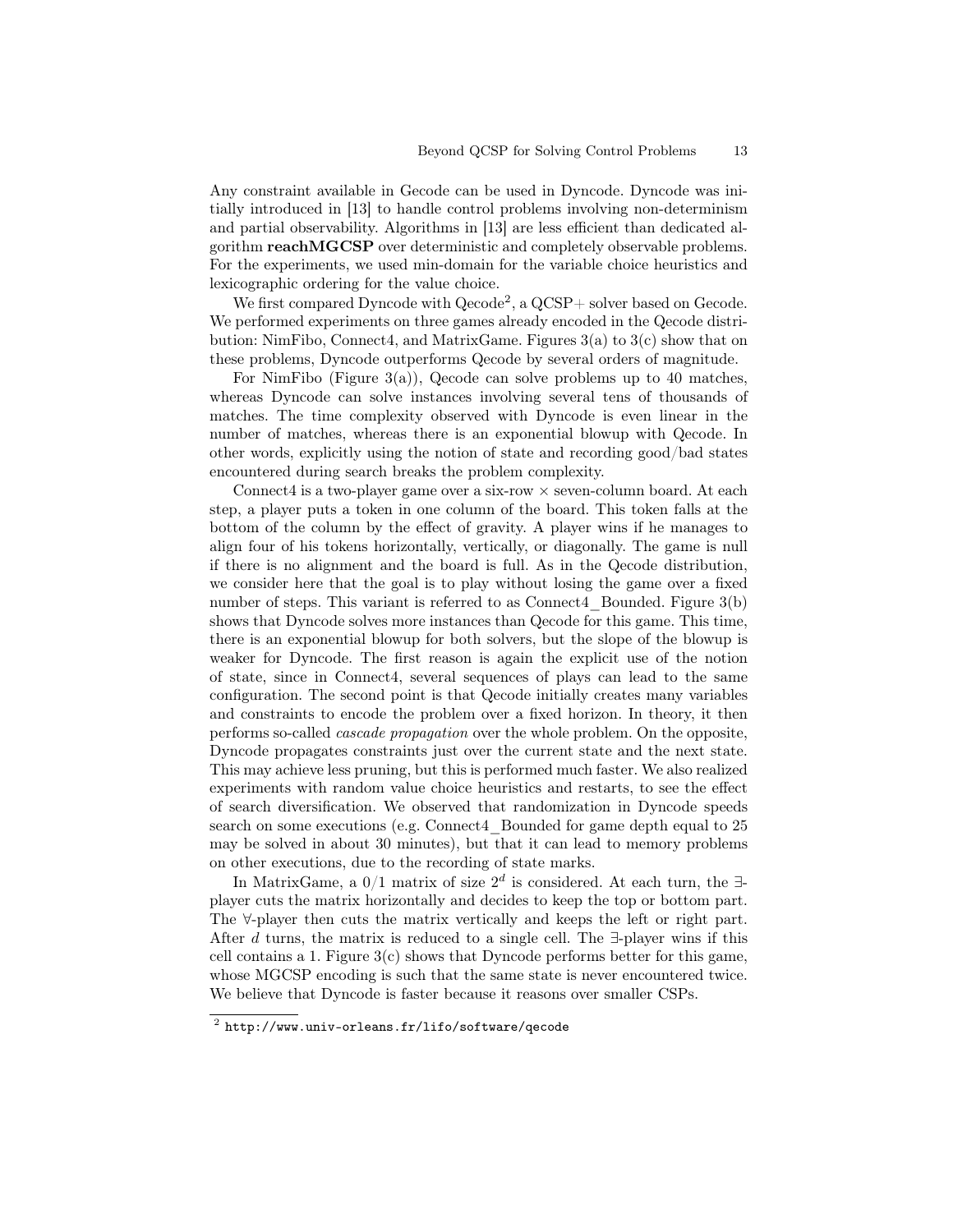

Fig. 3. Comparison of computation times obtained with Dyncode, Qecode (QCSP+ solver), and Queso (QCSP solver) on games (a) NimFibo, (b) Connect4\_Bounded, (c) MatrixGame, (d) Connect4\_Full; y-axis represents CPU time in seconds

Dyncode was also compared with Queso, a QCSP solver which was shown in [4] to outperform other QCSP solvers such as BlockSolve or QCSP-solve. We did not rerun Queso, which is not maintained anymore, but instead directly took the results provided in [4], obtained with a Pentium 4, 3.06GHz, 1GB RAM. Results are given in Figure 3(d) for Connect4, but this time with boards of size  $N \times M$ , and in which the goal for the  $\exists$ -player is to win the game. The results show that Dyncode outperforms Queso. Again, we believe that the notion of state is really useful here to avoid re-exploring several times the same part of the search space. Whereas Queso uses techniques called pure value rules and constraint propagation for reified disjunction constraints, the limited constraint propagation performed by Dyncode reduces computation times.

Dyncode could be compared against other tools: (a) tools for non-deterministic planning, e.g. MBP [12]; (b) tools for controller synthesis from the model checking community [14]; (c) tools for solving MDPs [11], by considering MGCSPs as MDPs with  $0/1$  probabilities. MDP algorithms exploring the whole state space, such as basic value/policy iteration, may not scale well for games. And/Or search algorithms exploring only reachable states may be more competitive, but their management of probabilities and Bellman backups may induce extra computa